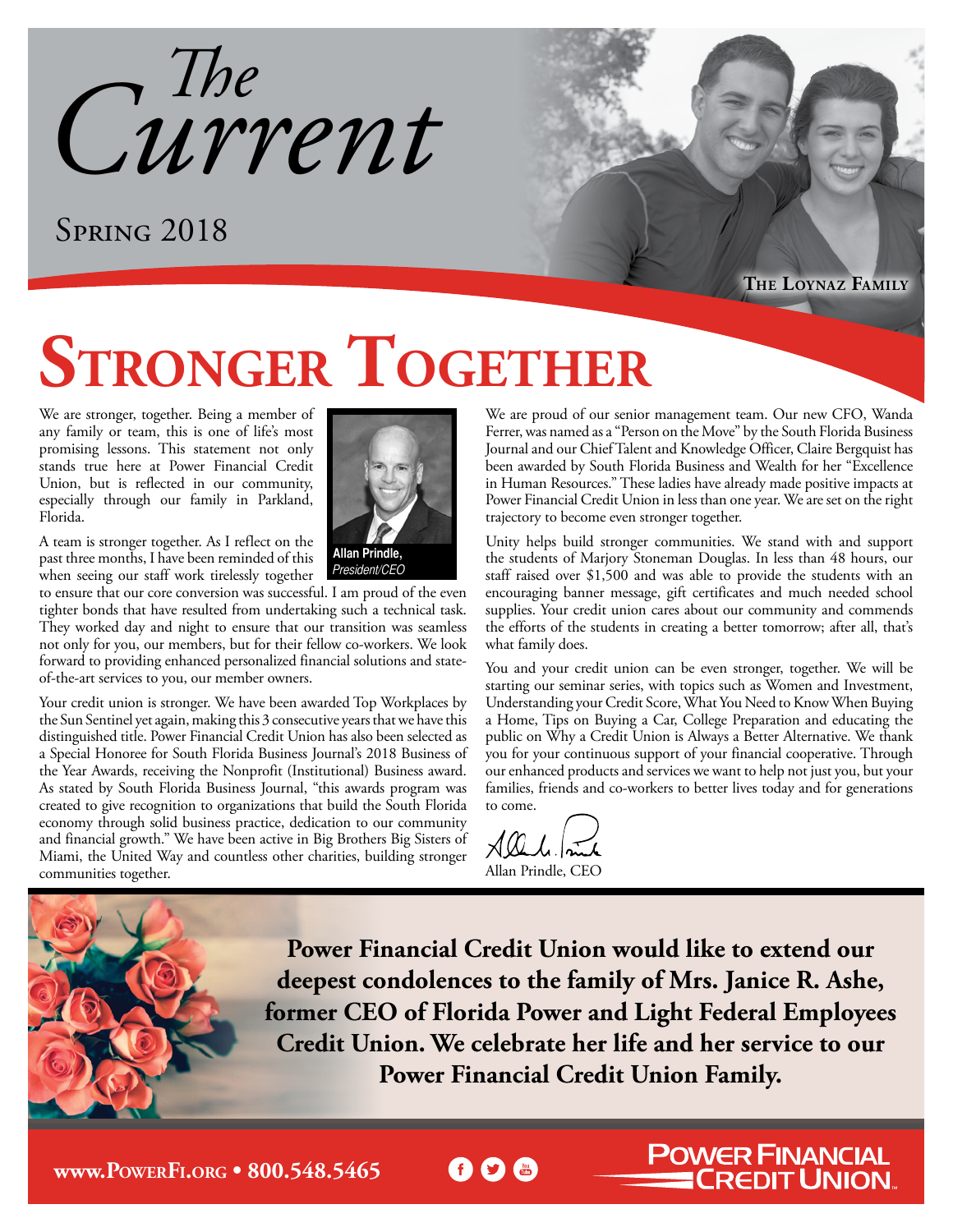

Maybe you've heard of home equity loans and home equity lines of credit (HELOCs), maybe you haven't. There's no need to hang your head if the terms are unfamiliar to you. It's easy to get lost in all the terminology of the financial world. But when the discussion turns to home equity, it's important to know more than just the lingo—especially if you're a homeowner. Whether you just purchased your first house (congratulations!) or you've been in your home for decades, it pays to understand the power of your equity.

#### **What is equity? (And why does your home have it?)**

With details ranging from fixed rates and loan terms to property appreciation and market value, home equity can be a complex topic. For the sake of conversation, we'll stick with the basic premise that your home's equity is the difference between what your home is worth and how much you still owe on it. As your home's value goes up over time and your monthly payments chip away at your mortgage balance, your equity increases.

It can be reassuring to know that if you ever choose to sell your home, that equity would come back to you as profit. The beauty of home equity loans and lines of credit is that they let you leverage that equity without requiring you to sell your home. If your house is currently worth \$250,000 and you have a principal balance of \$150,000, you're sitting on \$100,000 in equity. Those funds may be comforting in theory, but they can also be an effective tool for your financial future.

#### **Does it make sense to use your home's equity?**

Since it represents debt you've already paid off, you may be wondering why you would ever tap into your home's equity in the first place. That's a fair consideration, and it's always a good idea to discuss the decision with a trusted financial advisor before proceeding. However, there are a few key benefits that make home equity loans and HELOCs a solid financial solution:

- Because they're considered secured debt, home equity loans traditionally offer lower interest rates than credit cards and other consumer loans.
- A fixed-rate loan lets you lock in a low rate for the duration of the loan, protecting you against market fluctuations.
- If you don't need the money in one lump sum, a home equity line of credit provides as-needed access to the funds and only requires you to pay interest on the amount you borrow.

After you secure a home equity loan or HELOC, you're free to spend the money however you please, but some of the top uses for home equity funds include:

- Consolidation of
- high-interest debt • Medical bills
- 
- Home improvements
- Emergency fund
- Education costs

### **A word of caution**

It's important to remember that using equity as a quick fix without considering the budgetary impact is a dangerous proposition. If you're consolidating debt without changing poor spending habits or if you're making home improvements that won't add value to your house (e.g., swimming pool, landscaping, solar panels, etc.), you could be setting yourself up for a financial crisis. Since you're using your home as collateral, it's important to honestly assess your financial situation before rushing into a decision.

If you're wondering whether a home equity loan or HELOC is right for you, contact us today and schedule a consultation with one of our **Power Financial Credit Union trusted advisors.** 



**Earn up to Get more for your money!**



**Certificate of Deposit. Limited time offer.** 

## **[Open Today!](https://www.powerfi.org/personal-accounts/personal-savings-accounts/certificates-of-deposit-cds/special-cd-offers/)**

\*APY = Annual Percentage Yield. APY 1.75% as of 03/02/2018. Initial term of 11 months with minimum deposit of \$2,500.00. At the end of 11 months, the Credit Union may call the certificate or extend the certificate for an additional 11 month term at the same APY or you may withdraw the funds without early withdrawal penalty. If the certificate is not extended or withdrawn, the certificate will automatically rollover to a 24 month term at the Dividend Rate and Annual Percentage Yield offered at that time for a 24 month certificate. Penalty will be imposed for early withdraw. Fees could reduce earnings. Cannot be combined with any other offer. Other conditions may apply. Credit union reserves the right to end this promotion at any time. See credit union for details.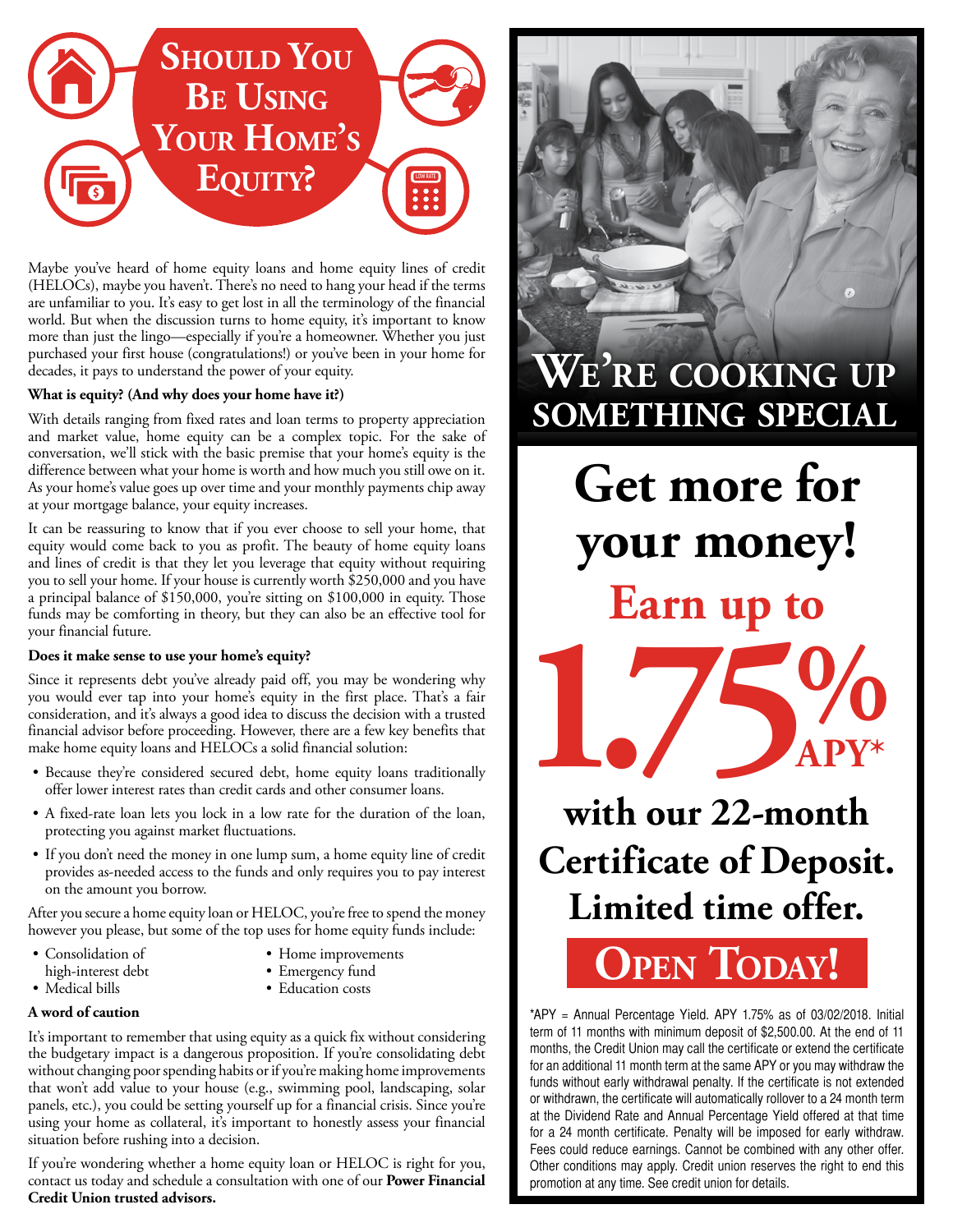# **Introducing Money Management™**

Money Management™ is a best-in-class financial management tool that lets you track spending, create budgets, see your spending and saving habits, and more.

This free online financial management solution lets you view all your bank, investment and retirement accounts in an instant, giving you a personalized experience to manage your money whenever, wherever.